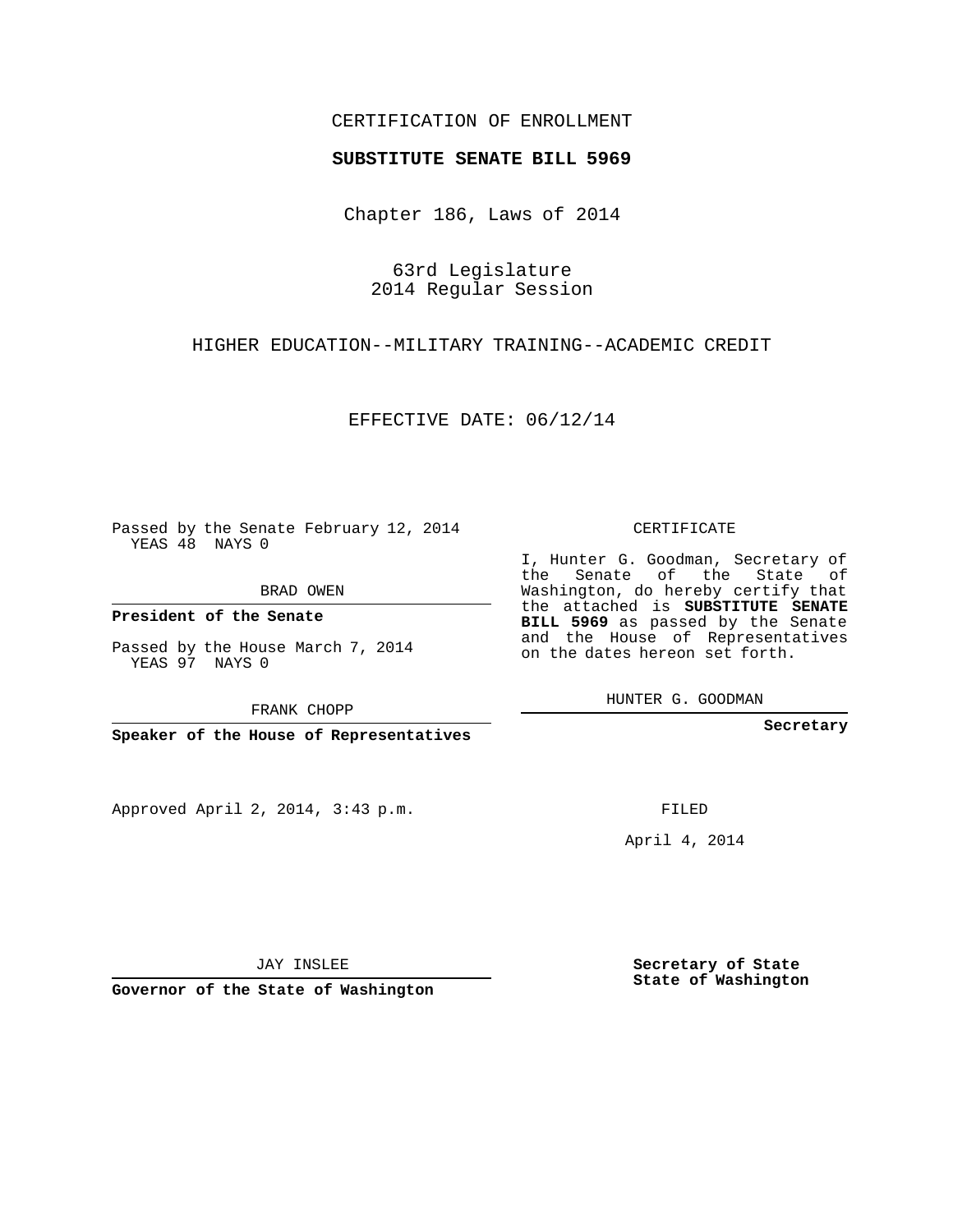## **SUBSTITUTE SENATE BILL 5969** \_\_\_\_\_\_\_\_\_\_\_\_\_\_\_\_\_\_\_\_\_\_\_\_\_\_\_\_\_\_\_\_\_\_\_\_\_\_\_\_\_\_\_\_\_

\_\_\_\_\_\_\_\_\_\_\_\_\_\_\_\_\_\_\_\_\_\_\_\_\_\_\_\_\_\_\_\_\_\_\_\_\_\_\_\_\_\_\_\_\_

Passed Legislature - 2014 Regular Session

## **State of Washington 63rd Legislature 2014 Regular Session**

**By** Senate Higher Education (originally sponsored by Senators O'Ban, McCoy, Schoesler, Hobbs, Hatfield, Brown, Conway, Rolfes, Braun, McAuliffe, and Benton)

READ FIRST TIME 01/22/14.

1 AN ACT Relating to awarding academic credit for military training; 2 and adding a new section to chapter 28B.10 RCW.

3 BE IT ENACTED BY THE LEGISLATURE OF THE STATE OF WASHINGTON:

 4 NEW SECTION. **Sec. 1.** A new section is added to chapter 28B.10 RCW 5 to read as follows:

 (1) Before December 31, 2015, each institution of higher education must adopt a policy to award academic credit for military training applicable to the student's certificate or degree requirements. The policy shall apply to any individual who is enrolled in the institution of higher education and who has successfully completed a military training course or program as part of his or her military service that 12 is:

13 (a) Recommended for credit by a national higher education 14 association that provides credit recommendations for military training 15 courses and programs;

16 (b) Included in the individual's military transcript issued by any 17 branch of the armed services; or

18 (c) Other documented military training or experience.